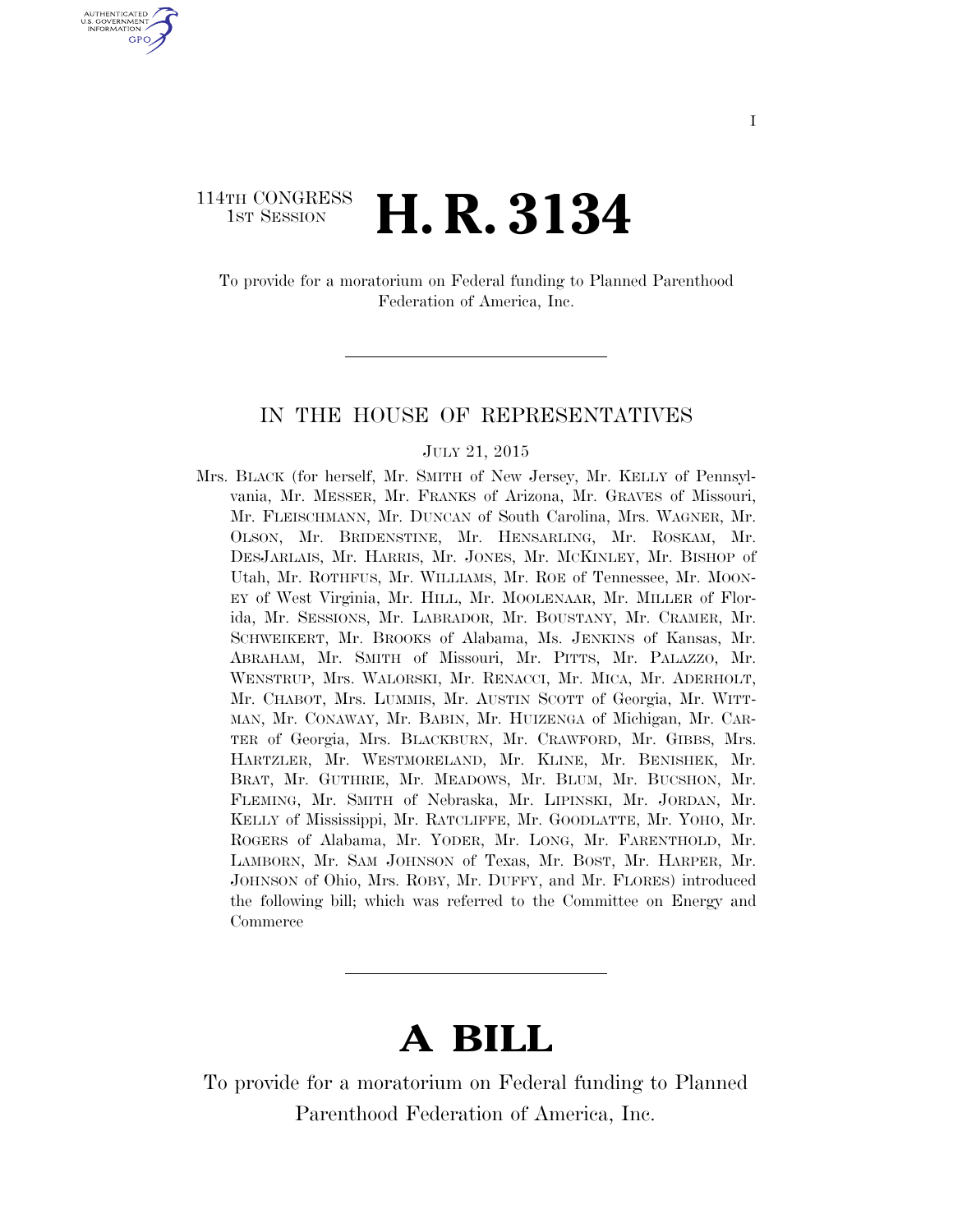*Be it enacted by the Senate and House of Representa- tives of the United States of America in Congress assembled,*  **SECTION 1. SHORT TITLE.**  This Act may be cited as the ''Defund Planned Par-enthood Act of 2015''.

## **SEC. 2. MORATORIUM ON FEDERAL FUNDING TO PLANNED PARENTHOOD FEDERATION OF AMERICA, INC.**

 (a) IN GENERAL.—For the one-year period beginning on the date of the enactment of this Act, subject to sub- section (b), no funds authorized or appropriated by Fed- eral law may be made available for any purpose to Planned Parenthood Federation of America, Inc., or any affiliate or clinic of Planned Parenthood Federation of America, Inc., unless such entities certify that Planned Parenthood Federation of America affiliates and clinics will not per- form, and will not provide any funds to any other entity that performs, an abortion during such period.

 (b) EXCEPTION.—Subsection (a) shall not apply to an abortion—

 (1) if the pregnancy is the result of an act of rape or incest; or

 (2) in the case where a woman suffers from a physical disorder, physical injury, or physical illness that would, as certified by a physician, place the